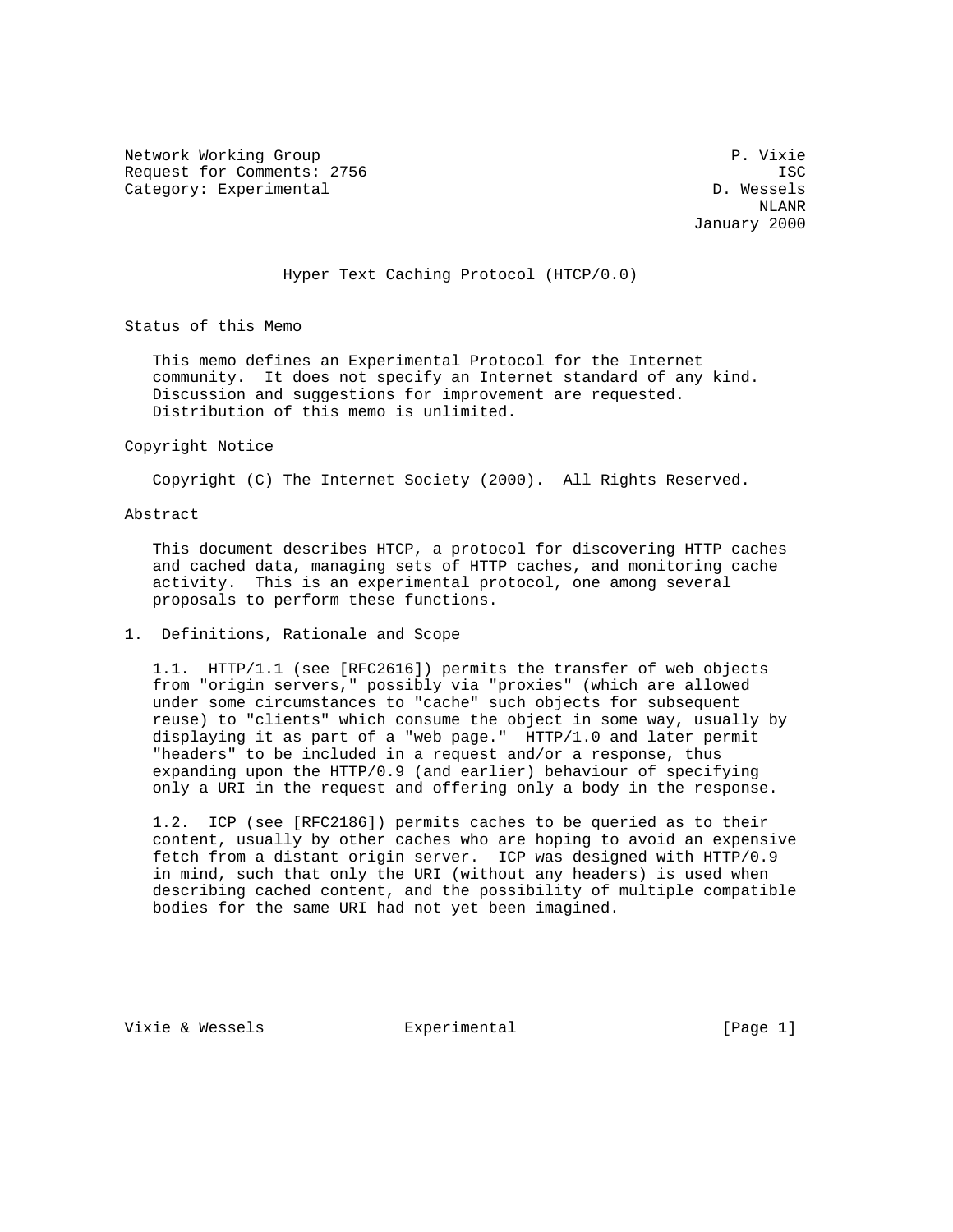1.3. This document specifies a Hyper Text Caching Protocol (HTCP) which permits full request and response headers to be used in cache management, and expands the domain of cache management to include monitoring a remote cache's additions and deletions, requesting immediate deletions, and sending hints about web objects such as the third party locations of cacheable objects or the measured uncacheability or unavailability of web objects.

## 2. HTCP Protocol

 2.1. All multi-octet HTCP protocol elements are transmitted in network byte order. All RESERVED fields should be set to binary zero by senders and left unexamined by receivers. Headers must be presented with the CRLF line termination, as in HTTP.

 2.2. Any hostnames specified should be compatible between sender and receiver, such that if a private naming scheme (such as HOSTS.TXT or NIS) is in use, names depending on such schemes will only be sent to HTCP neighbors who are known to participate in said schemes. Raw addresses (dotted quad IPv4, or colon-format IPv6) are universal, as are public DNS names. Use of private names or addresses will require special operational care.

 2.3. HTCP messages may be sent as UDP datagrams, or over TCP connections. UDP must be supported. HTCP agents must not be isolated from NETWORK failures and delays. An HTCP agent should be prepared to act in useful ways when no response is forthcoming, or when responses are delayed or reordered or damaged. TCP is optional and is expected to be used only for protocol debugging. The IANA has assigned port 4827 as the standard TCP and UDP port number for HTCP.

 2.4. A set of configuration variables concerning transport characteristics should be maintained for each agent which is capable of initiating HTCP transactions, perhaps with a set of per-agent global defaults. These variables are:

 Maximum number of unacknowledged transactions before a "failure" is imputed.

 Maximum interval without a response to some transaction before a "failure" is imputed.

Minimum interval before trying a new transaction after a failure.

Vixie & Wessels **Experimental Experimental** [Page 2]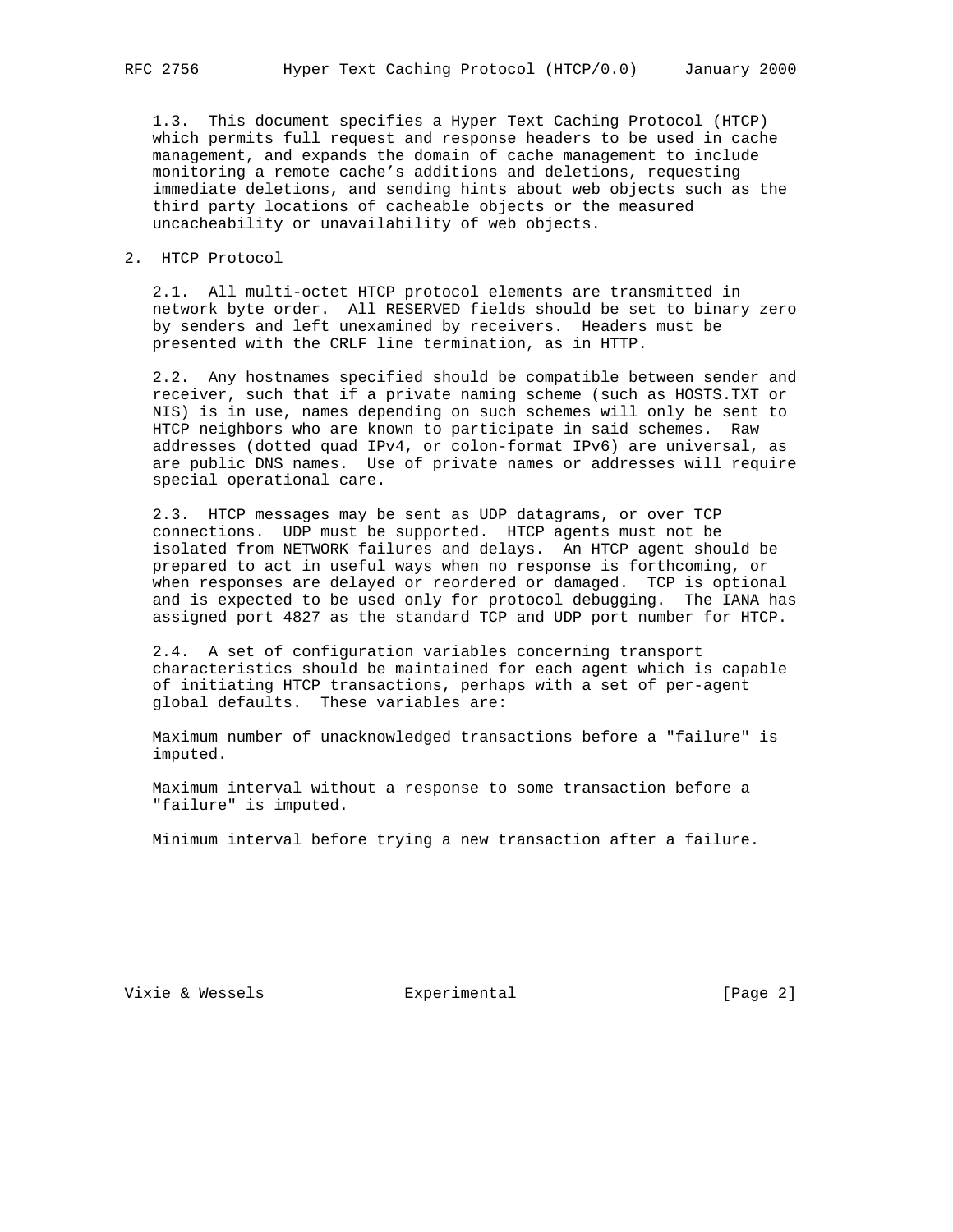2.5. An HTCP Message has the following general format:

| HEADER | tells message length and protocol versions     |
|--------|------------------------------------------------|
| DATA   | HTCP message (varies per major version number) |
| AUTH   | optional authentication for transaction        |
|        |                                                |

## 2.6. An HTCP/\*.\* HEADER has the following format:

|           |             |  | $+0$ (MSB) |     |         |                                                              |     |         |       | $+1$ (LSB) |  |  |
|-----------|-------------|--|------------|-----|---------|--------------------------------------------------------------|-----|---------|-------|------------|--|--|
| 0:        | $+ - - - +$ |  |            |     |         | -+---+---+---+---+---+---+---+---+---+---+---+---+<br>LENGTH |     |         |       |            |  |  |
| $+$<br>2: |             |  |            | $+$ | $+$ $+$ | $+$<br>LENGTH                                                | $+$ | $+$ $+$ | $+$   | $+$        |  |  |
| 2:        |             |  | MAJOR      |     |         | ----+---+---+---+---+---+---+---+---+---+---+---+            |     |         | MINOR |            |  |  |

- LENGTH is the message length, inclusive of all header and data octets, including the LENGTH field itself. This field will be equal to the datagram payload size ("record length") if a datagram protocol is in use, and can include padding, i.e., not all octets of the message need be used in the DATA and AUTH sections.
- MAJOR is the major version number (0 for this specification). The DATA section of an HTCP message need not be upward or downward compatible between different major version numbers.
- MINOR is the minor version number (0 for this specification). Feature levels and interpretation rules can vary depending on this field, in particular RESERVED fields can take on new (though optional) meaning in successive minor version numbers within the same major version number.

 2.6.1. It is expected that an HTCP initiator will know the version number of a prospective HTCP responder, or that the initiator will probe using declining values for MINOR and MAJOR (beginning with the highest locally supported value) and locally cache the probed version number of the responder.

 2.6.2. Higher MAJOR numbers are to be preferred, as are higher MINOR numbers within a particular MAJOR number.

Vixie & Wessels **Experimental** Formula (Page 3)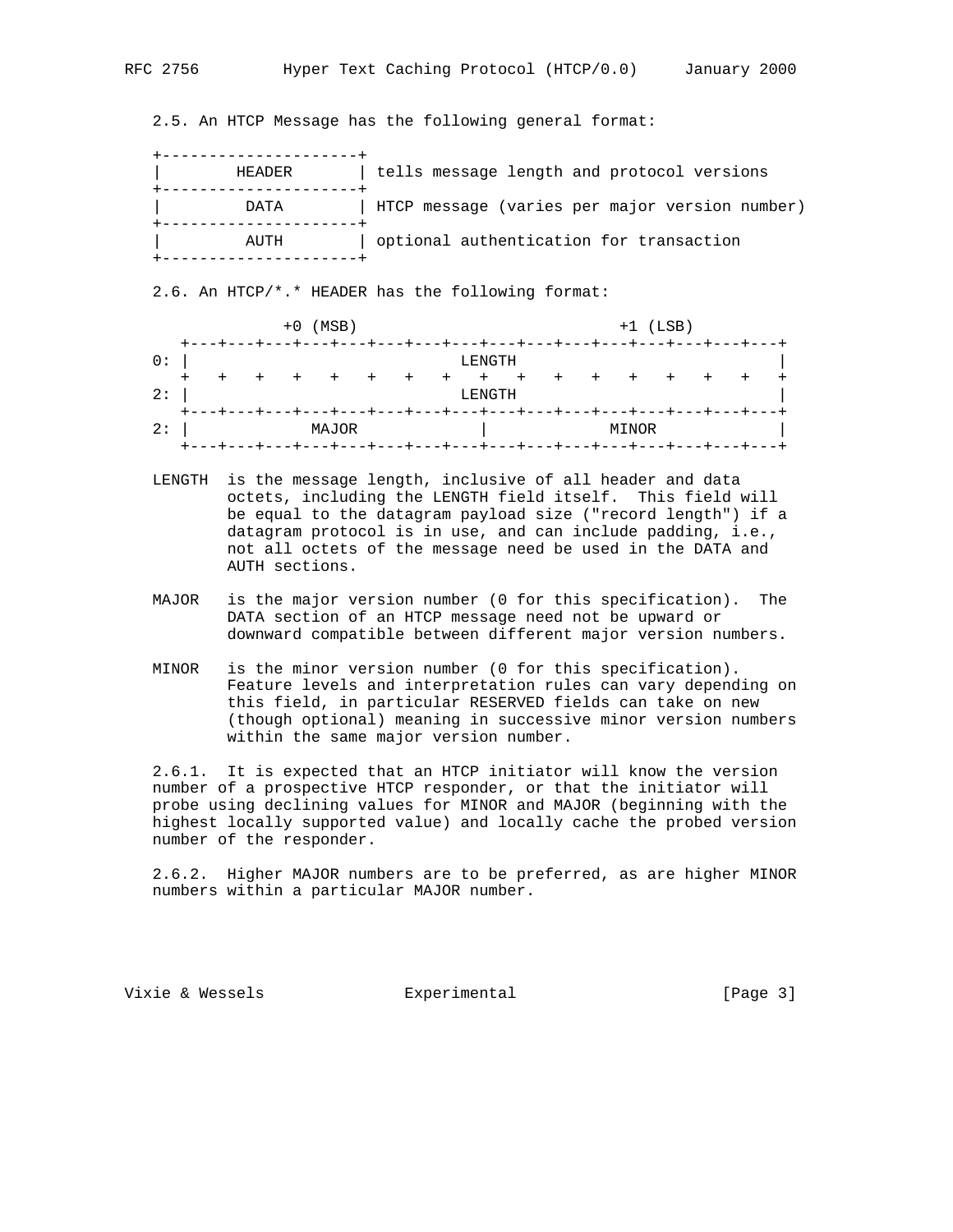2.7. An HTCP/0.\* DATA has the following structure:

| $\div$     |        | $+0$ | (MSB) |           |          |      |                       |           |     |          | $+1$ (LSB) |        |    |
|------------|--------|------|-------|-----------|----------|------|-----------------------|-----------|-----|----------|------------|--------|----|
| 0:         |        |      |       |           |          |      | LENGTH                |           |     |          |            |        |    |
| 2:         | OPCODE |      |       |           | RESPONSE |      |                       |           |     | RESERVED |            | F1     | RR |
| 4 :        |        |      |       |           |          |      | TRANS-ID              |           |     |          |            |        |    |
| $^+$<br>6: |        |      |       | $\ddot{}$ | $+$      | $^+$ | $\ddot{}$<br>TRANS-ID | $\ddot{}$ | $+$ |          | $^{+}$     | $^{+}$ |    |
| 8:         |        |      |       |           |          |      |                       |           |     |          |            |        |    |
|            |        |      |       |           |          |      | OP-DATA               |           |     |          |            |        |    |

- LENGTH is the number of octets of the message which are reserved for the DATA section, including the LENGTH field itself. This number can include padding, i.e., not all octets reserved by LENGTH need be used in OP-DATA.
- OPCODE is the operation code of an HTCP transaction. An HTCP transaction can consist of multiple HTCP messages, e.g., a request (sent by the initiator), or a response (sent by the responder).
- RESPONSE is a numeric code indicating the success or failure of a transaction. It should be set to zero (0) by requestors and ignored by responders. Each operation has its own set of response codes, which are described later. The overall message has a set of response codes which are as follows:
	- 0 authentication wasn't used but is required
	- 1 authentication was used but unsatisfactorily
	- 2 opcode not implemented
	- 3 major version not supported<br>4 minor version not supported
	- minor version not supported (major version is ok)
	- 5 inappropriate, disallowed, or undesirable opcode

 The above response codes all indicate errors and all depend for their visibility on MO=1 (as specified below).

 RR is a flag indicating whether this message is a request (0) or response (1).

Vixie & Wessels **Experimental Experimental** [Page 4]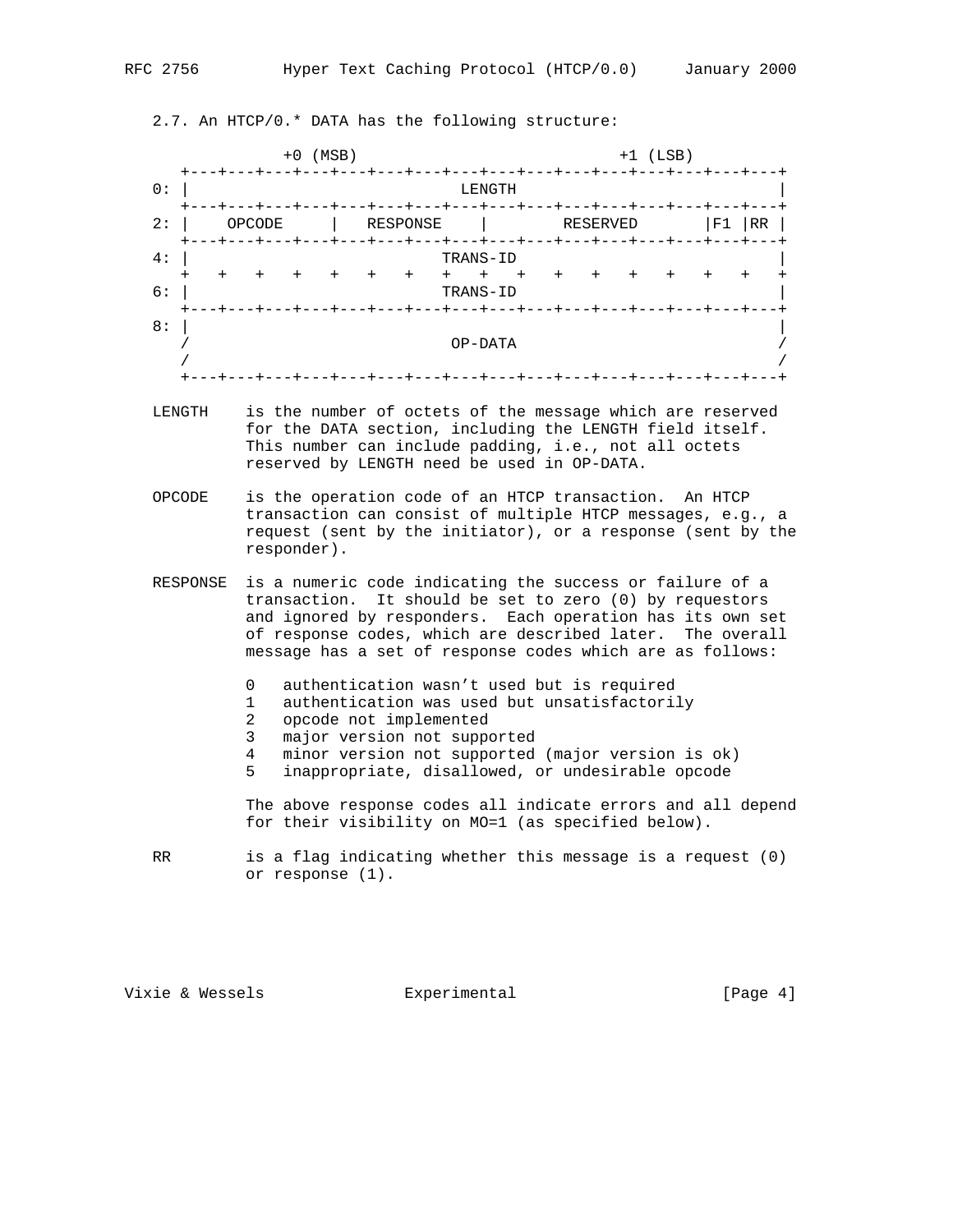- F1 is overloaded such that it is used differently by requestors than by responders. If RR=0, then F1 is defined as RD. If RR=1, then F1 is defined as MO.
- RD is a flag which if set to 1 means that a response is desired. Some OPCODEs require RD to be set to 1 to be meaningful.
- MO (em-oh) is a flag which indicates whether the RESPONSE code is to be interpreted as a response to the overall message (fixed fields in DATA or any field of AUTH) [MO=1] or as a response to fields in the OP-DATA [MO=0].
- TRANS-ID is a 32-bit value which when combined with the initiator's network address, uniquely identifies this HTCP transaction. Care should be taken not to reuse TRANS-ID's within the life-time of a UDP datagram.
- OP-DATA is opcode-dependent and is defined below, per opcode.

2.8. An HTCP/0.0 AUTH has the following structure:

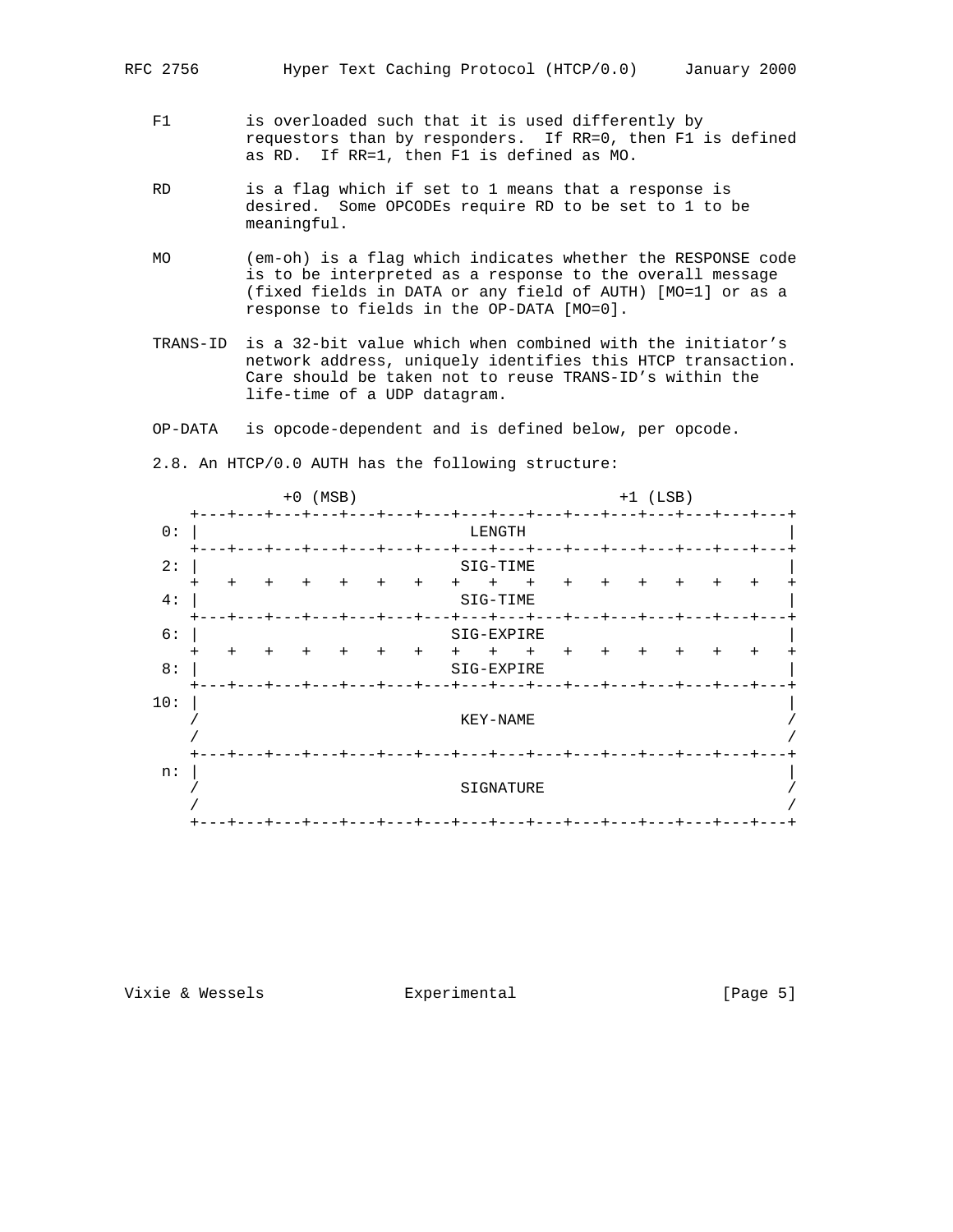- LENGTH is the number of octets used by the AUTH, including the LENGTH field itself. If the optional AUTH is not being transmitted, this field should be set to 2 (two). LENGTH can include padding, which means that not all octets reserved by LENGTH will necessarily be consumed by SIGNATURE.
- SIG-TIME is an unsigned binary count of the number of seconds since 00:00:00 1-Jan-70 UTC at the time the SIGNATURE is generated.
- SIG-EXPIRE is an unsigned binary count of the number of seconds since 00:00:00 1-Jan-70 UTC at the time the SIGNATURE is considered to have expired.
- KEY-NAME is a COUNTSTR [3.1] which specifies the name of a shared secret. (Each HTCP implementation is expected to allow configuration of several shared secrets, each of which will have a name.)
- SIGNATURE is a COUNTSTR [3.1] which holds the HMAC-MD5 digest (see [RFC 2104]), with a B value of 64, of the following elements, each of which is digested in its "on the wire" format, including transmitted padding if any is covered by a field's associated LENGTH:

| IP SRC ADDR                         | [4 octets] |
|-------------------------------------|------------|
| IP SRC PORT                         | [2 octets] |
| IP DST ADDR                         | [4 octets] |
| IP DST PORT                         | [2 octets] |
| HTCP MAJOR version number           | [1 octet]  |
| HTCP MINOR version number           | [1 octet]  |
| SIG-TIME                            | [4 octets] |
| SIG-EXPIRE                          | [4 octets] |
| HTCP DATA                           | [variable] |
| KEY-NAME (the whole COUNTSTR [3.1]) | [variable] |

 2.8.1. Shared secrets should be cryptorandomly generated and should be at least a few hundred octets in size.

3. Data Types

HTCP/0.\* data types are defined as follows:

Vixie & Wessels **Experimental** (Page 6)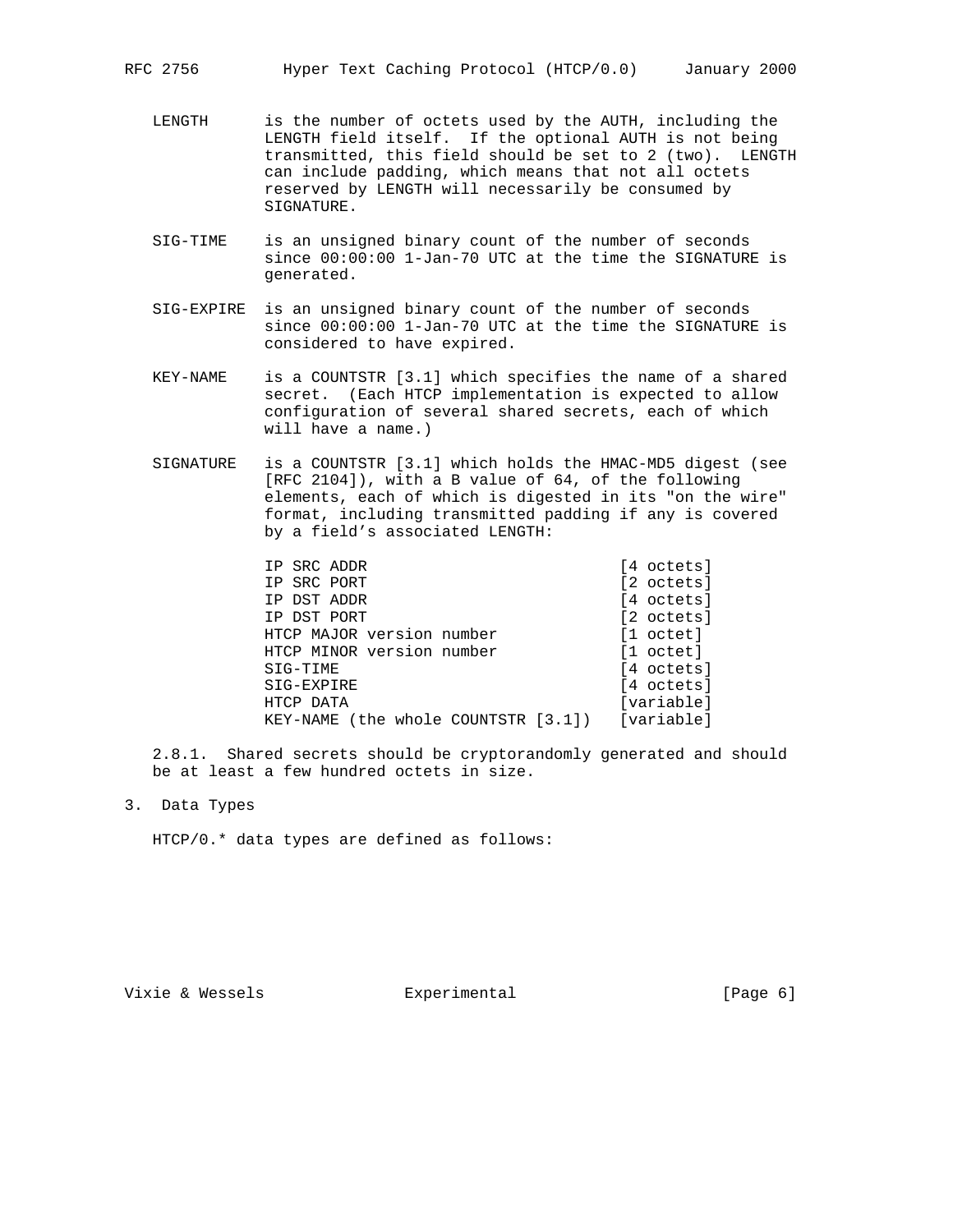3.1. COUNTSTR is a counted string whose format is:

|     | $+0$ (MSB)                                                                  | $+1$ (LSB)                                         |
|-----|-----------------------------------------------------------------------------|----------------------------------------------------|
| 0 : | ---+---+---+---+---+---+---+---+---+---+---+---+---+<br>キーーーキーーーキ<br>LENGTH |                                                    |
|     |                                                                             | --+---+---+---+---+---+---+---+---+---+---+---+--- |
| 2:  |                                                                             |                                                    |
|     | TEXT                                                                        |                                                    |
|     | ----                                                                        | +---+---+---+---+---+---                           |

- LENGTH is the number of octets which will follow in TEXT. This field is \*not\* self-inclusive as is the case with other HTCP LENGTH fields.
- TEXT is a stream of uninterpreted octets, usually ISO8859-1 "characters".

 3.2. SPECIFIER is used with the TST and CLR request messages, defined below. Its format is:

 +---------------------+ | METHOD | : COUNTSTR +---------------------+ | URI | : COUNTSTR +---------------------+ | VERSION | : COUNTSTR +---------------------+ | REQ-HDRS | : COUNTSTR +---------------------+

- METHOD (Since HTCP only returns headers, methods GET and HEAD are equivalent.)
- URI (If the URI is a URL, it should always include a ":"<port> specifier, but in its absense, port 80 should be imputed by a receiver.)
- VERSION is an entire HTTP version string such as" HTTP/1.1". VERSION strings with prefixes other than "HTTP/" or with version numbers less than "1.1" are outside the domain of this specification.
- REQ-HDRS are those presented by an HTTP initiator. These headers should include end-to-end but NOT hop-by-hop headers, and they can be canonicalized (aggregation of "Accept:" is permitted, for example.)

Vixie & Wessels **Experimental Experimental** [Page 7]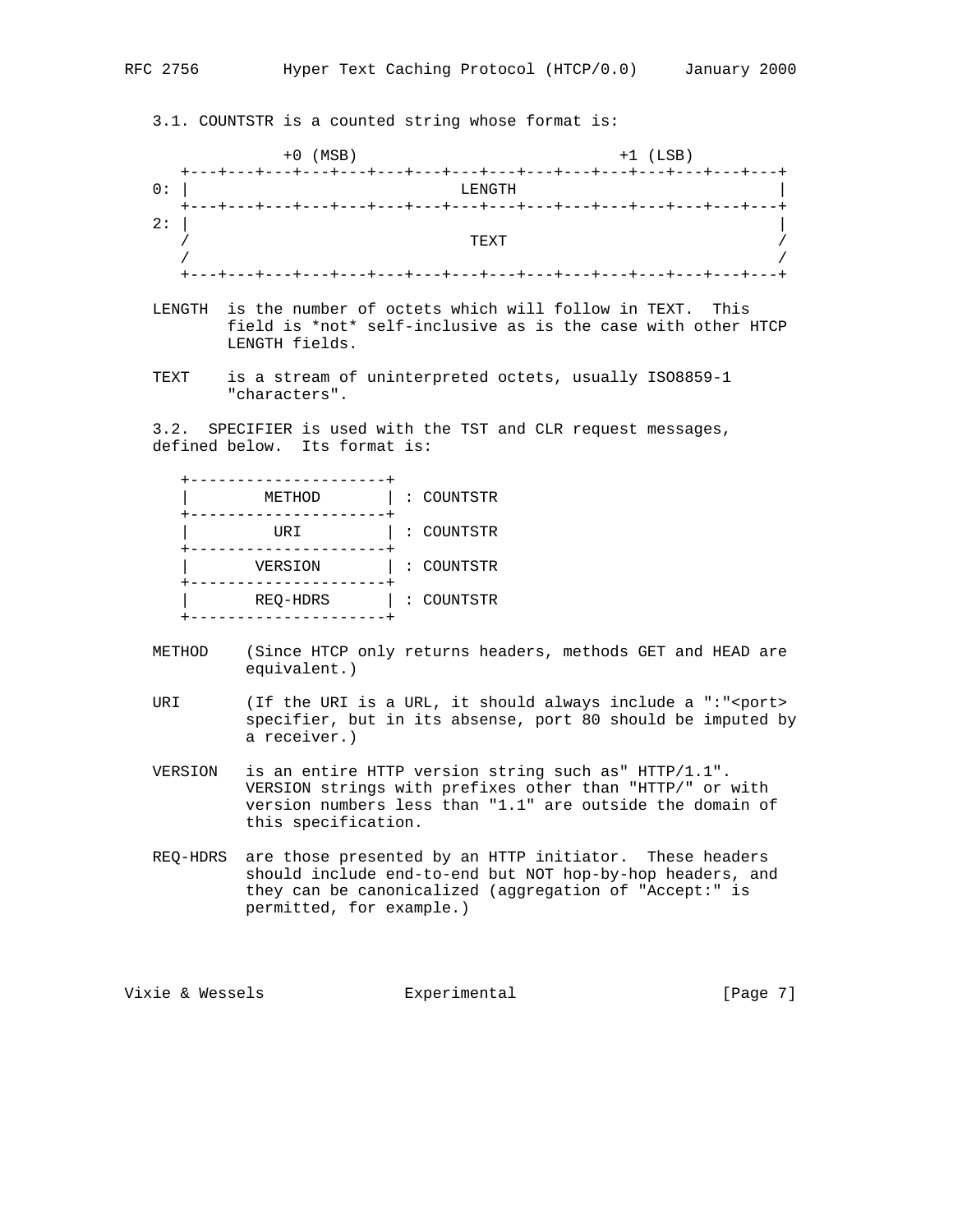3.3. DETAIL is used with the TST response message, defined below. Its format is:

 +---------------------+ | RESP-HDRS | : COUNTSTR +---------------------+ | ENTITY-HDRS | : COUNTSTR +---------------------+ | CACHE-HDRS | : COUNTSTR +---------------------+

 3.4. IDENTITY is used with the MON request and SET response message, defined below. Its format is:

| ----------------           |  |
|----------------------------|--|
| SPECIFIER                  |  |
| ---------------<br>DETATI. |  |
|                            |  |

4. Cache Headers

HTCP/0.0 CACHE-HDRS consist of zero or more of the following headers:

Cache-Vary: <header-name> ...

 The sender of this header has learned that content varies on a set of headers different from the set given in the object's Vary: header. Cache-Vary:, if present, overrides the object's Vary: header.

Cache-Location: <cache-hostname>:<port> ...

 The sender of this header has learned of one or more proxy caches who are holding a copy of this object. Probing these caches with HTCP may result in discovery of new, close-by (preferrable to current) HTCP neighbors.

 Cache-Policy: [no-cache] [no-share] [no-cache-cookie] The sender of this header has learned that the object's caching policy has more detail than is given in its response headers.

 no-cache means that it is uncacheable (no reason given), but may be shareable between simultaneous requestors.

 no-share means that it is unshareable (no reason given), and per-requestor tunnelling is always required).

Vixie & Wessels **Experimental** Formula (Page 8)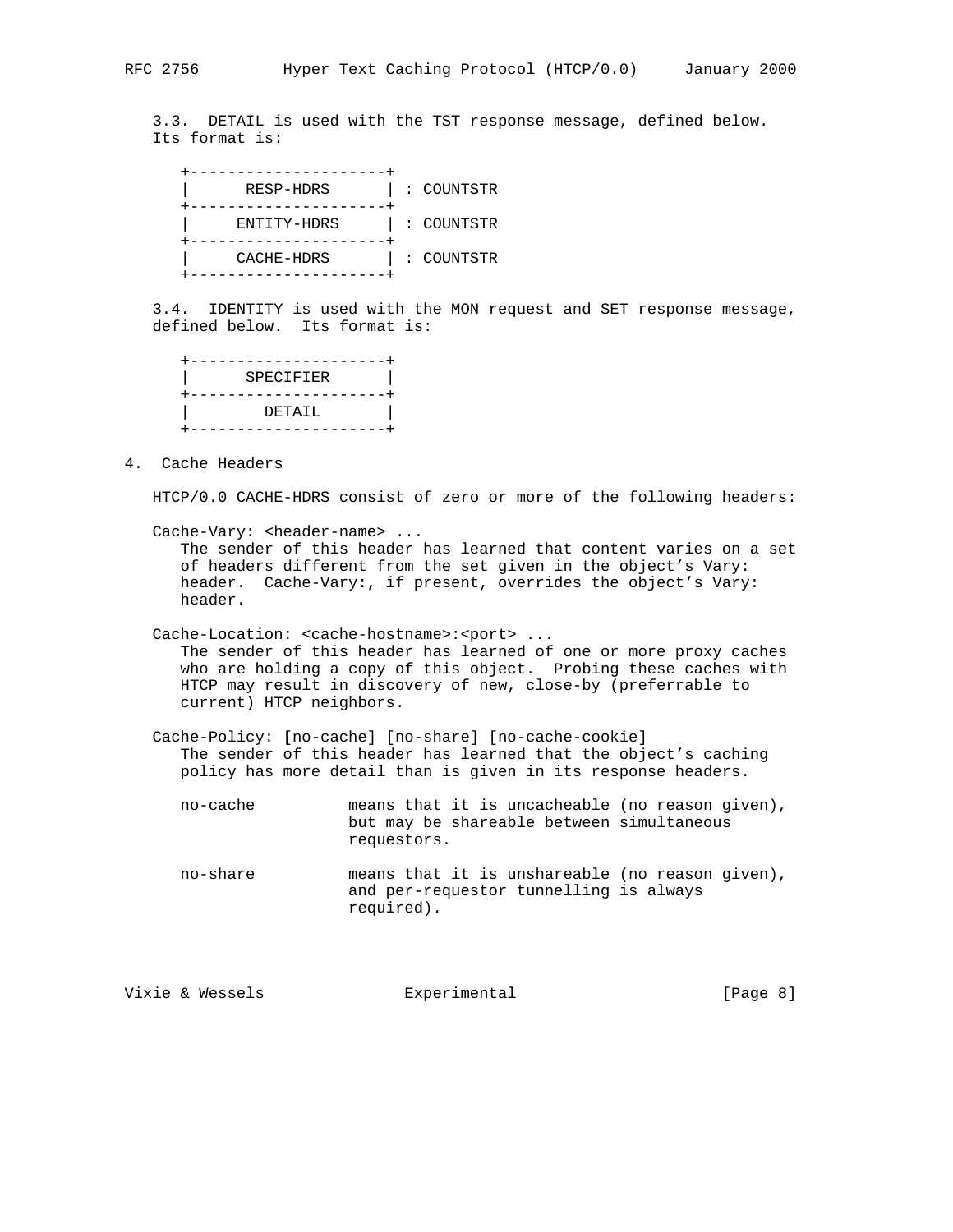no-cache-cookie means that the content could change as a result of different, missing, or even random cookies being included in the request headers, and that caching is inadvisable.

Cache-Flags: [incomplete]

 The sender of this header has modified the object's caching policy locally, such that requesters may need to treat this response specially, i.e., not necessarily in accordance with the object's actual policy.

 incomplete means that the response headers and/or entity headers given in this response are not known to be complete, and may not be suitable for use as a cache key.

Cache-Expiry: <date>

 The sender of this header has learned that this object should be considered to have expired at a time different than that indicated by its response headers. The format is the same as HTTP/1.1 Expires:.

Cache-MD5: <discovered content MD5>

 The sender of this header has computed an MD5 checksum for this object which is either different from that given in the object's Content-MD5: header, or is being supplied since the object has no Content-MD5 header. The format is the same as HTTP/1.1 Content-  $MD5:$ .

Cache-to-Origin: <origin> <rtt> <samples> <hops>

 The sender of this header has measured the round trip time to an origin server (given as a hostname or literal address). The <rtt> is the average number of seconds, expressed as decimal ASCII with arbitrary precision and no exponent. <Samples> is the number of RTT samples which have had input to this average. <Hops> is the number of routers between the cache and the origin, expressed as decimal ASCII with arbitrary precision and no exponent, or 0 if the cache doesn't know.

Vixie & Wessels **Experimental** Formula (Page 9)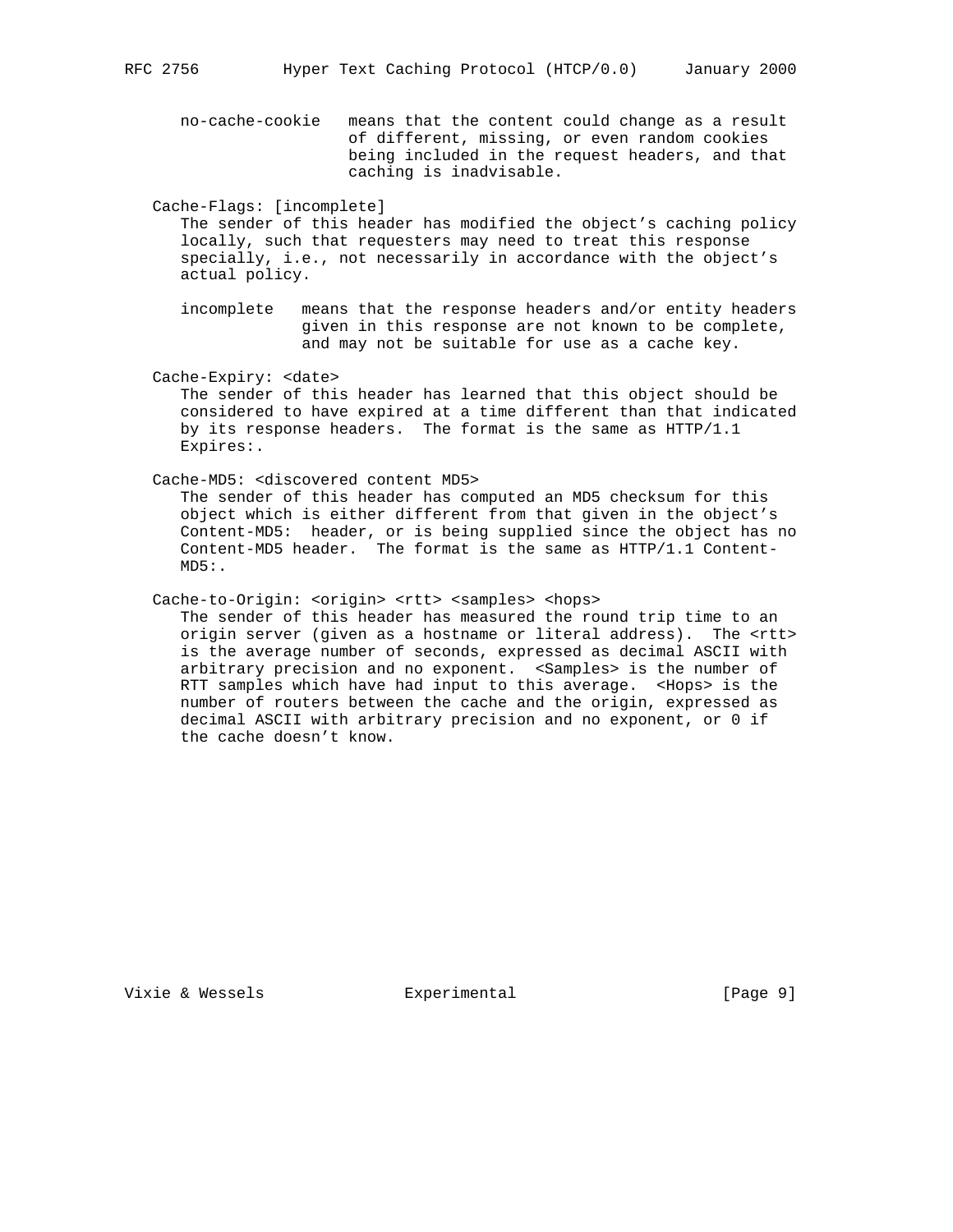RFC 2756 Hyper Text Caching Protocol (HTCP/0.0) January 2000 6. HTCP Operations HTCP/0.\* opcodes and their respective OP-DATA are defined below: 6.1. NOP (OPCODE 0): This is an HTCP-level "ping." Responders are encouraged to process NOP's with minimum delay since the requestor may be using the NOP RTT (round trip time) for configuration or mapping purposes. The RESPONSE code for a NOP is always zero (0). There is no OP-DATA for a NOP. NOP requests with RD=0 cause no processing to occur at all. 6.2. TST (OPCODE 1): Test for the presence of a specified content entity in a proxy cache. TST requests with RD=0 cause no processing to occur at all. TST requests have the following OP-DATA: +0 (MSB) +1 (LSB) +---+---+---+---+---+---+---+---+---+---+---+---+---+---+---+---+  $\overline{0:}$  | / SPECIFIER / / / +---+---+---+---+---+---+---+---+---+---+---+---+---+---+---+---+ RESPONSE codes for TST are as follows: 0 entity is present in responder's cache 1 entity is not present in responder's cache TST responses have the following OP-DATA, if RESPONSE is zero (0): +0 (MSB) +1 (LSB) +---+---+---+---+---+---+---+---+---+---+---+---+---+---+---+---+  $\overline{0}$ : | / DETAIL / / / +---+---+---+---+---+---+---+---+---+---+---+---+---+---+---+---+ Note: The response headers returned by a positive TST can be of a stale object. Requestors should be prepared to cope with this condition, either by using the responder as a source for this object (which could cause the responder to simply refresh it) or by choosing a different responder.

Vixie & Wessels **Experimental** (Page 10)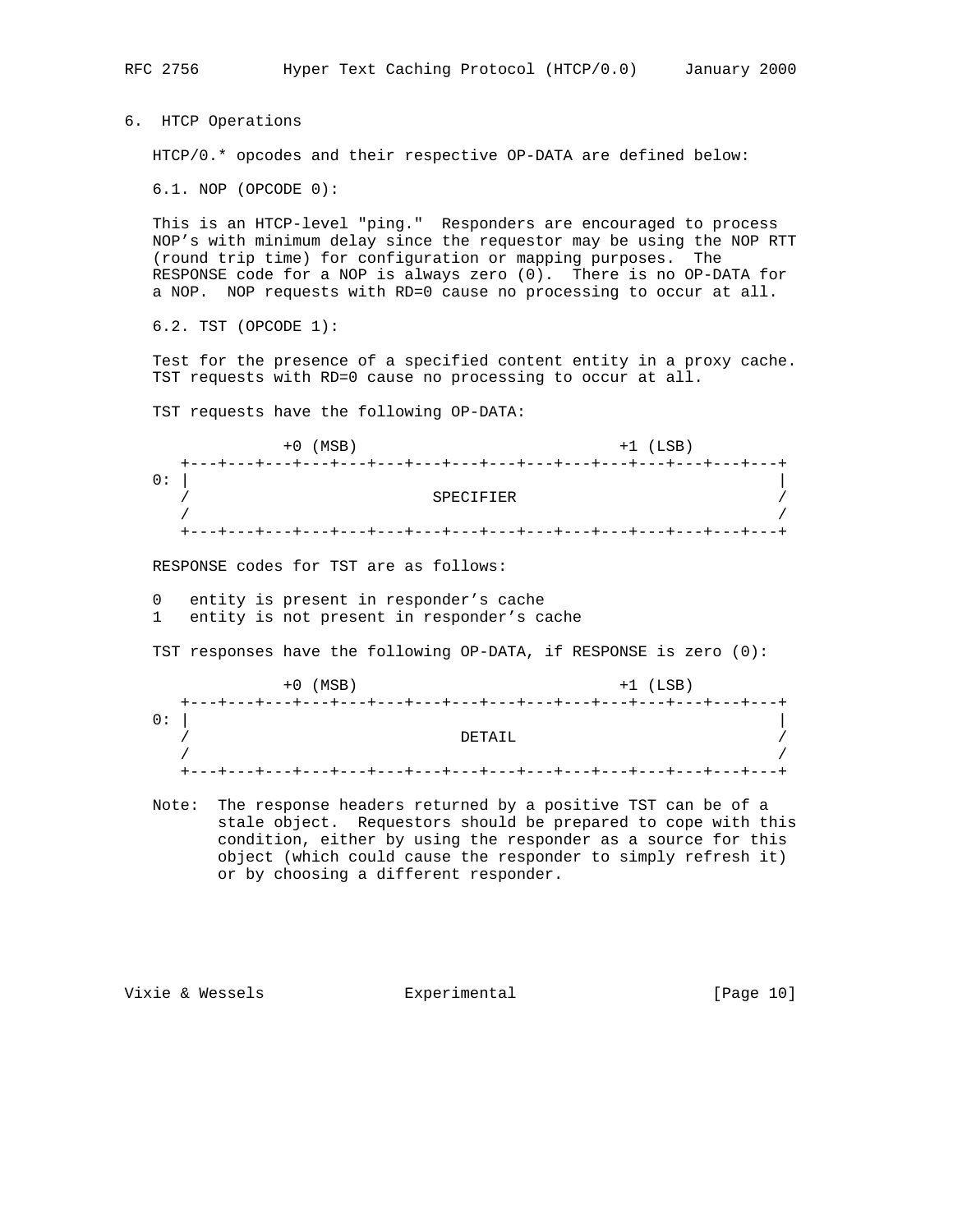TST responses have the following OP-DATA, if RESPONSE is one (1):

| (MSB)<br>+0                                                           |            | $+1$ (LSB) |  |
|-----------------------------------------------------------------------|------------|------------|--|
| +---+---+---+---+---+---+---+---+---+---+---+---+---+---+---+---+---+ | CACHE-HDRS |            |  |
|                                                                       |            |            |  |
| +---+---+---+---+---+---+---+---+---+---+---+---+---+---+---+---+---  |            |            |  |

6.3. MON (OPCODE 2):

 Monitor activity in a proxy cache's local object store (adds, deletes, replacements, etc). Since interleaving of HTCP transactions over a single pair of UDP endpoints is not supported, it is recommended that a unique UDP endpoint be allocated by the requestor for each concurrent MON request. MON requests with RD=0 are equivalent to those with RD=1 and TIME=0; that is, they will cancel any outstanding MON transaction.

MON requests have the following OP-DATA structure:

|      | $+0$ (MSB)                        |
|------|-----------------------------------|
|      | +---+---+---+---+---+---+---+---+ |
| $0:$ | TTMF.                             |
|      | +---+---+---+---+---+---+---+---  |

 TIME is the number of seconds of monitoring output desired by the initiator. Subsequent MON requests from the same initiator with the same TRANS-ID should update the time on a ongoing MON transaction. This is called "overlapping renew."

RESPONSE codes for MON are as follows:

- 0 accepted, OP-DATA is present and valid
- 1 refused (quota error -- too many MON's are active)

 MON responses have the following OP-DATA structure, if RESPONSE is zero (0):

 +0 (MSB) +1 (LSB) +---+---+---+---+---+---+---+---+---+---+---+---+---+---+---+---+ 0: | TIME | ACTION | REASON | +---+---+---+---+---+---+---+---+---+---+---+---+---+---+---+---+ 2:  $\vert$  / IDENTITY / / / +---+---+---+---+---+---+---+---+---+---+---+---+---+---+---+---+

Vixie & Wessels **Experimental** (Page 11)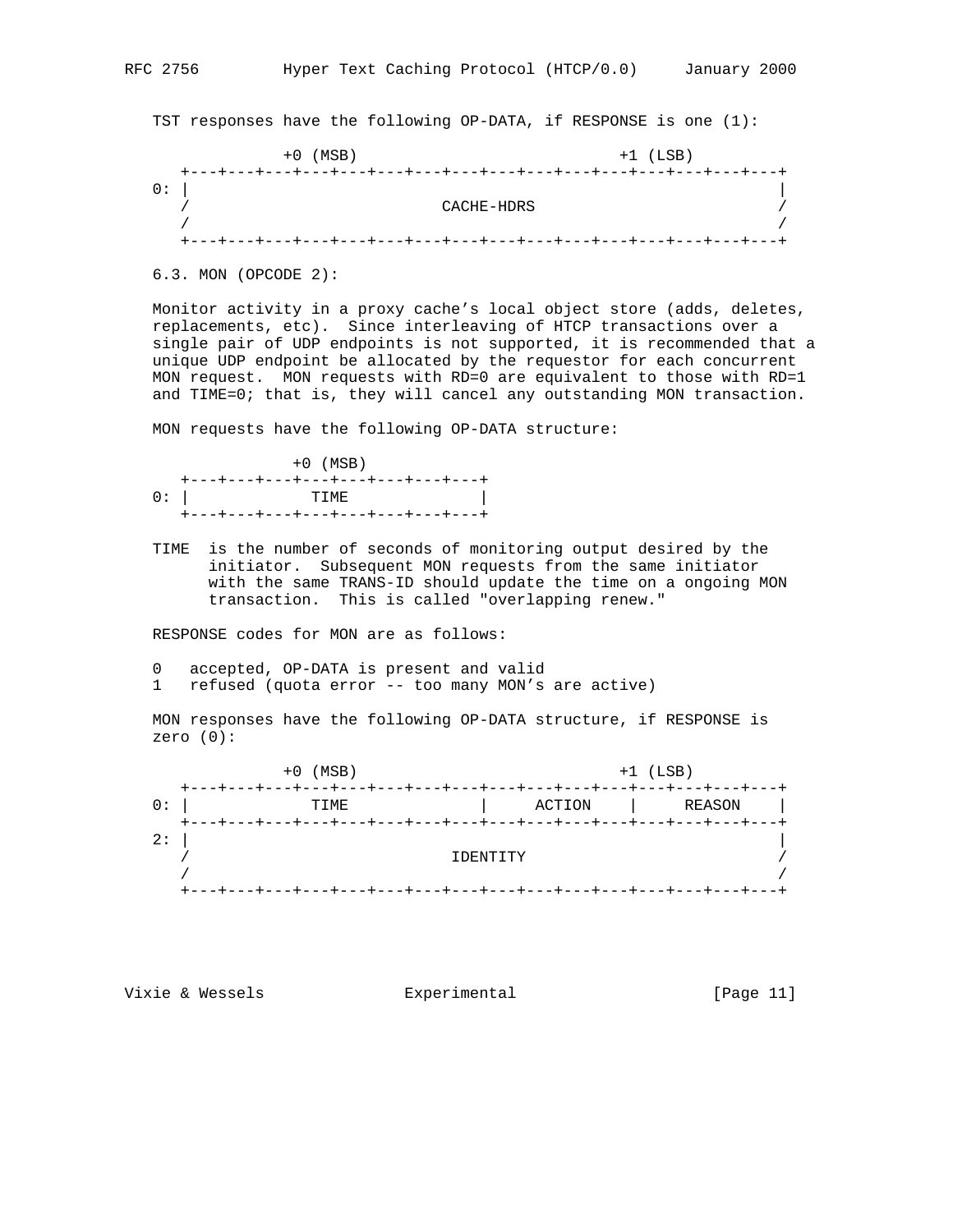| RFC 2756 | Hyper Text Caching Protocol (HTCP/0.0)<br>January 2000                                                                                                                                                                                                                                                           |
|----------|------------------------------------------------------------------------------------------------------------------------------------------------------------------------------------------------------------------------------------------------------------------------------------------------------------------|
| TIME     | is the number of seconds remaining for this MON<br>transaction.                                                                                                                                                                                                                                                  |
| ACTION   | is a numeric code indicating a cache population action.<br>Codes are:                                                                                                                                                                                                                                            |
|          | 0<br>an entity has been added to the cache<br>1<br>an entity in the cache has been refreshed<br>2<br>an entity in the cache has been replaced<br>3<br>an entity in the cache has been deleted                                                                                                                    |
| REASON   | is a numeric code indicating the reason for an ACTION.<br>Codes are:                                                                                                                                                                                                                                             |
|          | some reason not covered by the other REASON codes<br>0<br>1<br>a proxy client fetched this entity<br>2<br>a proxy client fetched with caching disallowed<br>3<br>the proxy server prefetched this entity<br>the entity expired, per its headers<br>4<br>5<br>the entity was purged due to caching storage limits |

6.4. SET (OPCODE 3):

 Inform a cache of the identity of an object. This is a "push" transaction, whereby cooperating caches can share information such as updated Age/Date/Expires headers (which might result from an origin "304 Not modified" HTTP response) or updated cache headers (which might result from the discovery of non-authoritative "vary" conditions or from learning of second or third party cache locations for this entity. RD is honoured.

SET requests have the following OP-DATA structure:

| +---+---+---+---+---+---+---+---+---+---+---+---+---+---+---+---+---+ |  |
|-----------------------------------------------------------------------|--|
|                                                                       |  |
| פידידימית                                                             |  |
|                                                                       |  |
| +---+---+---+---+---+---+---+---+---+---+---+---+---+---+---+---+-    |  |

RESPONSE codes are as follows:

0 identity accepted, thank you

1 identity ignored, no reason given, thank you

SET responses have no OP-DATA.

Vixie & Wessels **Experimental** [Page 12]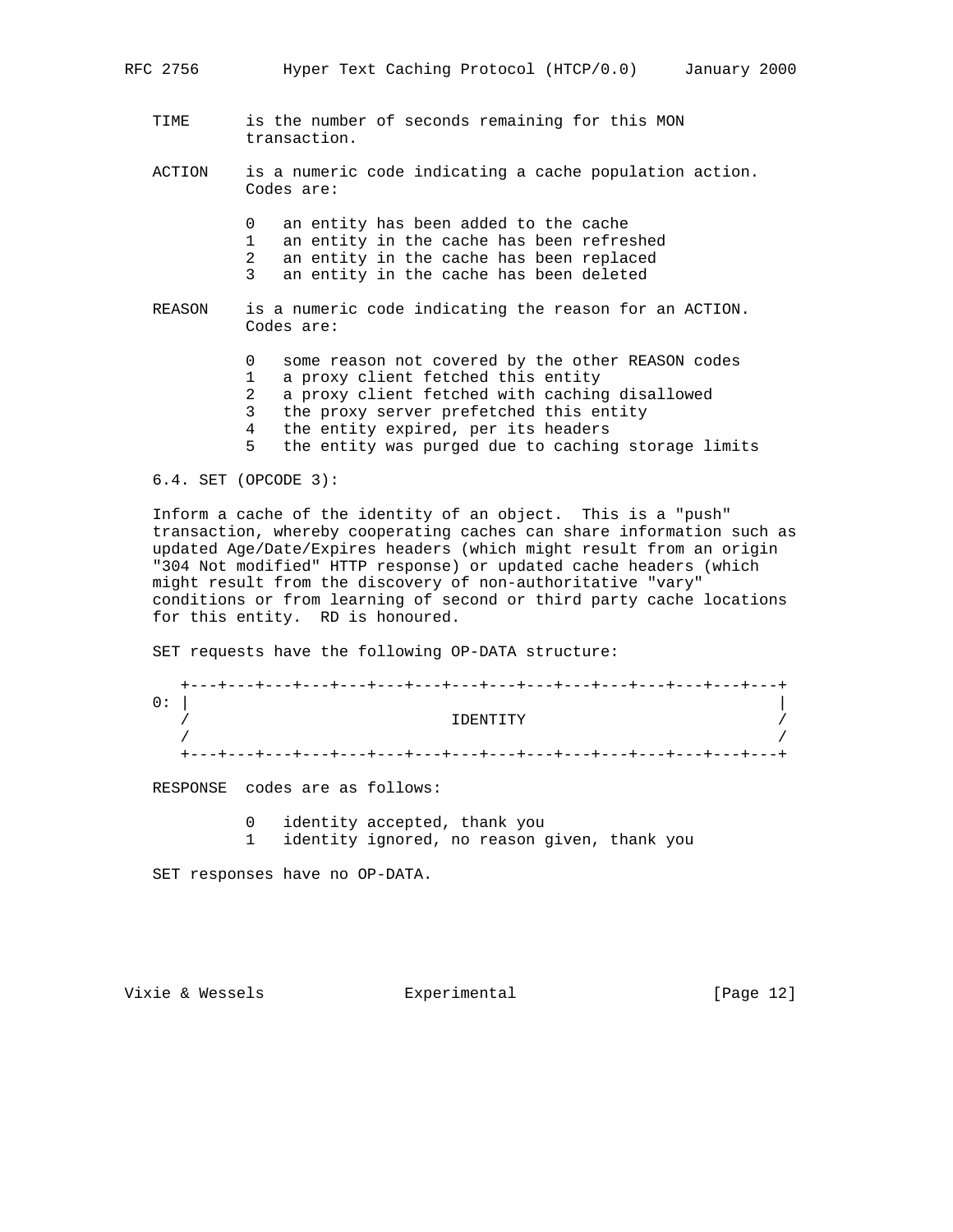6.5. CLR (OPCODE 4): Tell a cache to completely forget about an entity. RD is honoured. CLR requests have the following OP-DATA structure: +---+---+---+---+---+---+---+---+---+---+---+---+---+---+---+---+ RESERVED | REASON | +---+---+---+---+---+---+---+---+---+---+---+---+---+---+---+---+ 2:  $\vert$  / SPECIFIER / / / +---+---+---+---+---+---+---+---+---+---+---+---+---+---+---+---+ REASON is a numeric code indicating the reason why the requestor is asking that this entity be removed. The codes are as follows: 0 some reason not better specified by another code 1 the origin server told me that this entity does not exist RESPONSE codes are as follows: 0 i had it, it's gone now 1 i had it, i'm keeping it, no reason given. 2 i didn't have it

CLR responses have no OP-DATA.

 Clearing a URI without specifying response, entity, or cache headers means to clear all entities using that URI.

7. Security Considerations

 If the optional AUTH element is not used, it is possible for unauthorized third parties to both view and modify a cache using the HTCP protocol.

8. Acknowledgements

 Mattias Wingstedt of Idonex brought key insights to the development of this protocol. David Hankins helped clarify this document.

Vixie & Wessels **Experimental** [Page 13]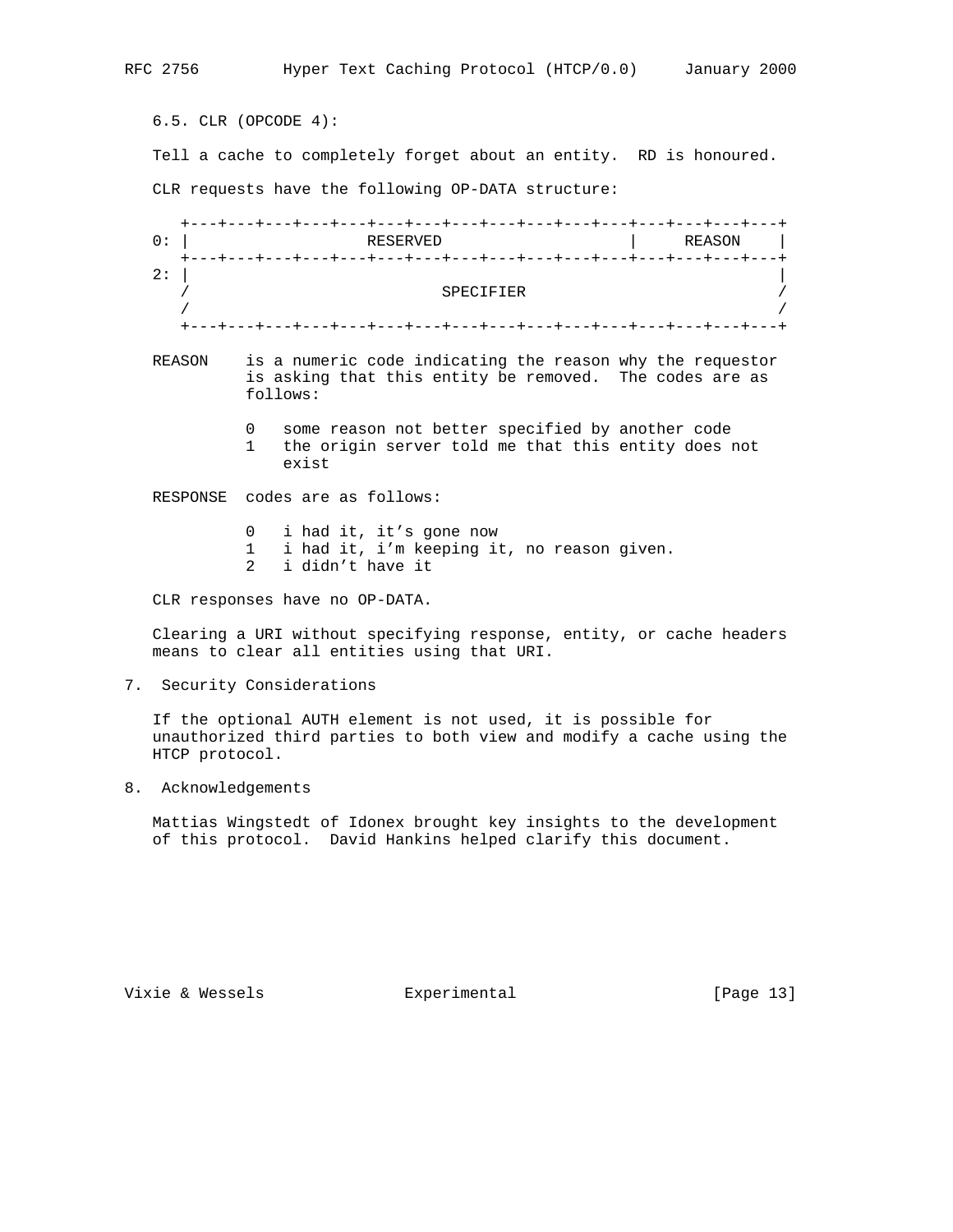9. References

- [RFC2396] Berners-Lee, T., Fielding, R., and L. Masinter, "Uniform Resource Identifiers (URI): Generic Syntax", RFC 2396, August 1998.
- [RFC2616] Fielding, R., Gettys, J., Mogul, J., Frystyk, H., Masinter, L., Leach, P. and T. Berners-Lee, "Hypertext Transfer Protocol -- HTTP/1.1", RFC 2616, June 1999.
- [RFC2104] Krawczyk, H., Bellare, M. and R. Canetti, "HMAC: Keyed- Hashing for Message Authentication", RFC 2104, February, 1997.
- [RFC2186] Wessels, D. and K. Claffy, "Internet Cache Protocol (ICP), version 2", RFC 2186, September 1997.
- 10. Authors' Addresses

 Paul Vixie Internet Software Consortium 950 Charter Street Redwood City, CA 94063

 Phone: +1 650 779 7001 EMail: vixie@isc.org

 Duane Wessels National Lab for Applied Network Research USCD, 9500 Gilman Drive La Jolla, CA 92093

 Phone: +1 303 497 1822 EMail: wessels@nlanr.net